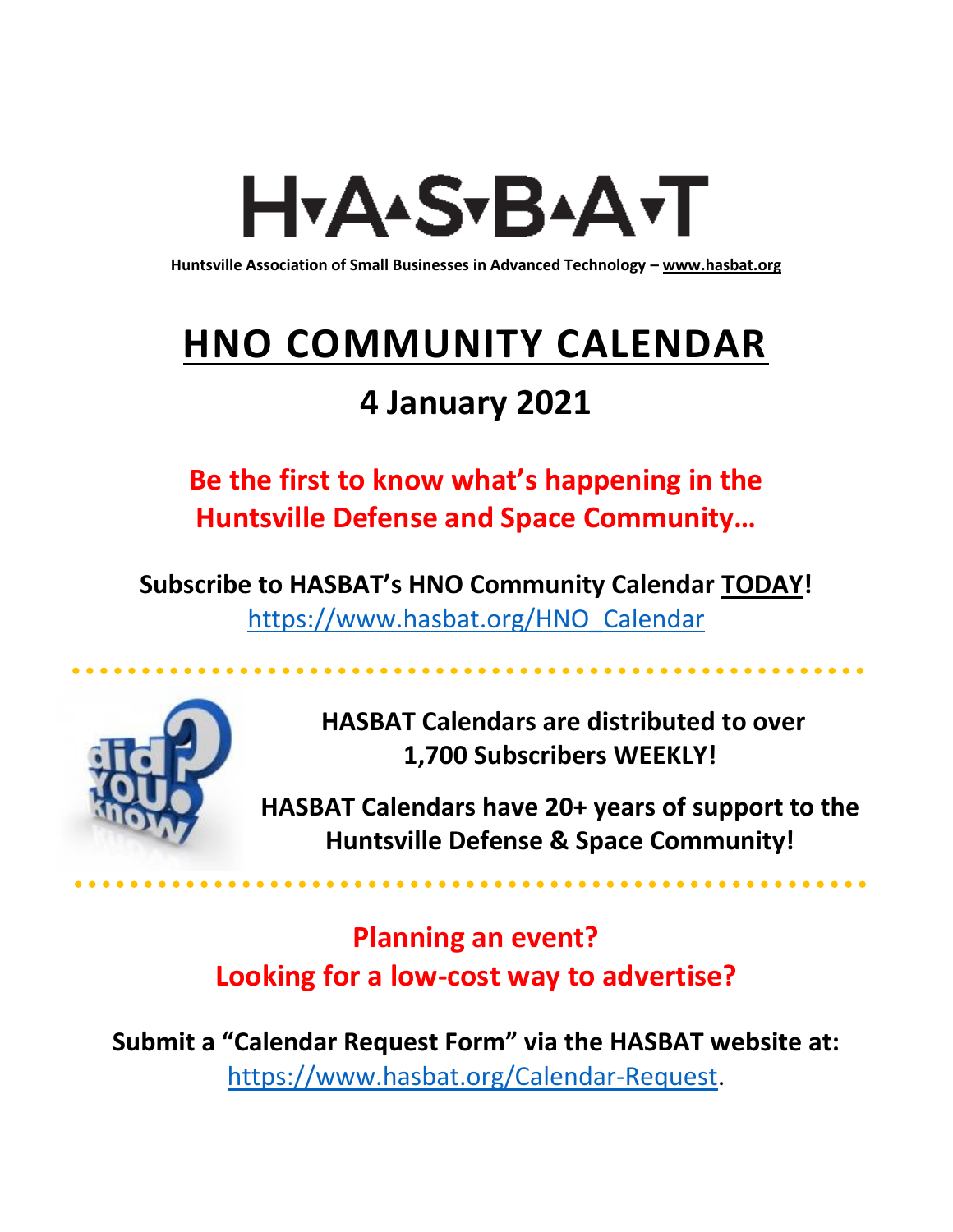#### **HNO COMMUNITY CALENDAR**

#### **4 JANUARY 2021**

## **Table of Contents**

Instructions: Click CTRL+Enter to access any area(s) of interest, or scroll to the appropriate section

#### **NOTES TO THE CALENDAR**

- *For special event information, contact the appropriate protocol office.*
- *The POC data provided for each calendar entry represents the best information available.*
- *There is an Advanced Planning Calendar if you want to look ahead and avoid conflicts.*
- *Any updates or corrections, please email HASBAT at [calendar@hasbat.org.](mailto:calendar@hasbat.org)*



### **PROUDLY SERVING BUSINESSES IN THE HUNTSVILLE DEFENSE & SPACE COMMUNITY**

Page 2 of 9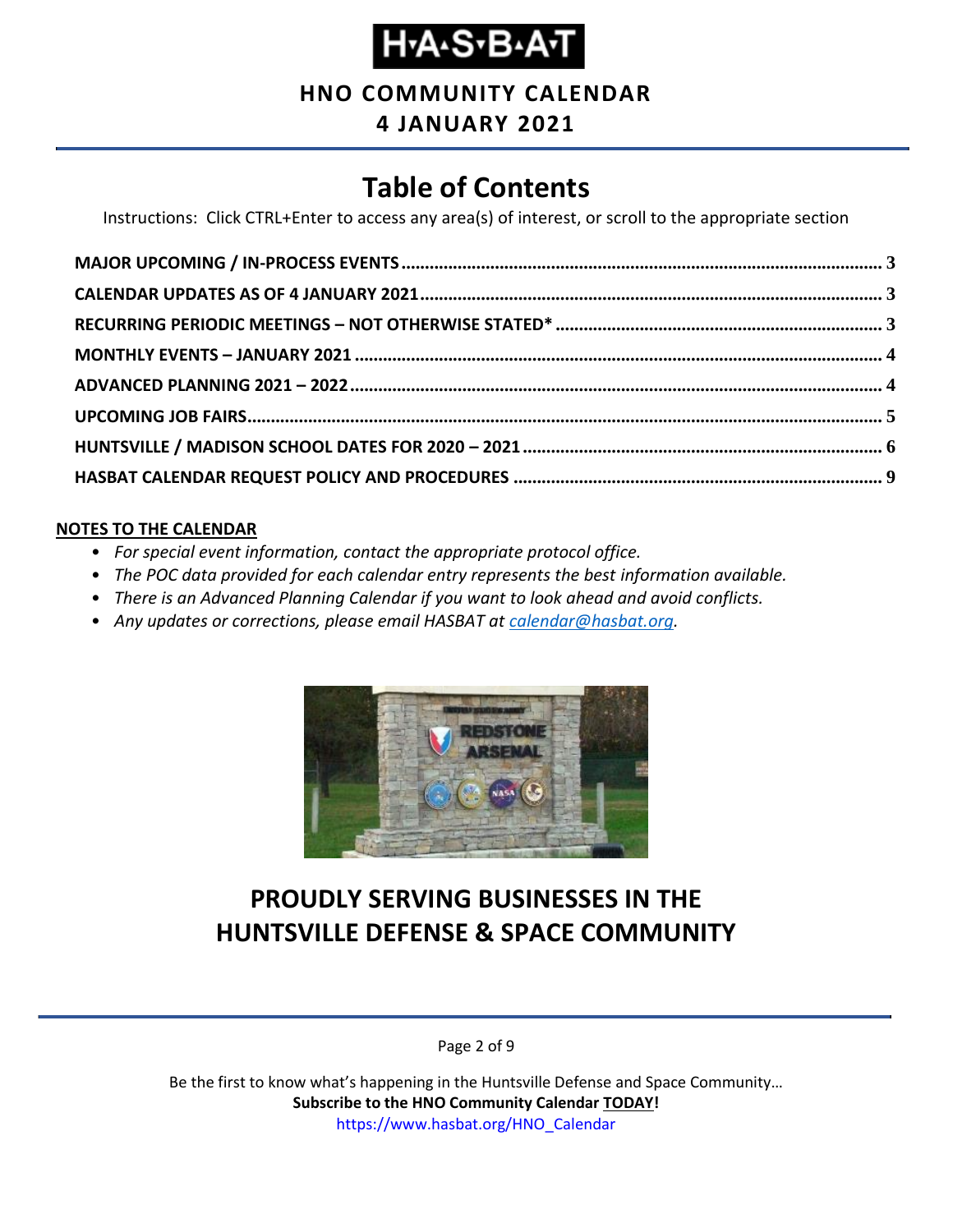**HNO COMMUNITY CALENDAR**

**4 JANUARY 2021**

#### <span id="page-2-0"></span>**MAJOR UPCOMING / IN-PROCESS EVENTS**

- **Due to Coronavirus / COVID-19 precautions, many events are being indefinitely postponed and / or cancelled, and we're working to keep our event list as accurate as possible. Please check with event organizers to make sure any event listed here is still happening. We appreciate your understanding!**
- **12 JAN 21 (Virtual):** Huntsville / Madison County Chamber Virtual Alabama Legislative Update, 2:00 3:30 pm, register at: [https://cm.hsvchamber.org/events/details/2021-alabama-legislative-update-11504,](https://cm.hsvchamber.org/events/details/2021-alabama-legislative-update-11504) cost: \$10 for Chamber members, \$50 for Non-Members.
- **27 JAN 21 (Virtual):** 2021 State of the County Address featuring Chairman Dale Strong, information and registration at: [https://cm.hsvchamber.org/events/details/2021-state-of-the-county-address-featuring](https://cm.hsvchamber.org/events/details/2021-state-of-the-county-address-featuring-chairman-strong-10743)[chairman-strong-10743,](https://cm.hsvchamber.org/events/details/2021-state-of-the-county-address-featuring-chairman-strong-10743) cost: \$10 for Huntsville Chamber members, \$50 for Non-members.

#### <span id="page-2-1"></span>**CALENDAR UPDATES AS OF 4 JANUARY 2021**

- **16-18 MAR 21 (Virtual):** AUSA Global Force Next Symposium, information at: <https://www.ausa.org/events/global-force-next>
- **16 APR 21 (In Person):** PMI Project Management Excellence Awards Dinner, 5:30 9:00 pm, Jackson Center, 6001 Moquin Drive NW, Huntsville AL 35806, information and registration at: [https://pmi](https://pmi-nac.org/meet-reg1.php?id=179)[nac.org/meet-reg1.php?id=179,](https://pmi-nac.org/meet-reg1.php?id=179) cost: \$60

#### <span id="page-2-2"></span>**RECURRING PERIODIC MEETINGS – NOT OTHERWISE STATED\***

#### **Please coordinate with event organizers to make sure recurring meeting is still happening.**

- **AFWA Meeting**: 3<sup>rd</sup> Tues. @1730, Terranova's [www.huntsvilleafwa.org](http://www.huntsvilleafwa.org/)
- **Air Force Association**: 3rd Thurs. @1730, details TBD [Brenda.armstrong@edwardjones.com](mailto:Brenda.armstrong@edwardjones.com)
- **Energy HSV**: Periodic Breakfast Meetings and Luncheons, for more information, contact Trisha Truitt [\(trisha.truitt@energyhuntsville.com\)](mailto:trisha.truitt@energyhuntsville.com) or Kecia Pierce (kecia.pierce@energyhuntsville.com) .
- Huntsville Aerospace Marketing Association (HAMA) Membership Luncheon: 2<sup>nd</sup> Fri. @1100 1300, Jackson Center – [reservations@hamaweb.org](mailto:reservations@hamaweb.org)
- **HASBAT Monthly Membership Meeting**: 1<sup>st</sup> Thurs. (2<sup>nd</sup> during Fed. Holidays) @0700-0830 or 1100-1300, Jackson Center – [www.hasbat.org/events](http://www.hasbat.org/events)
- **HASBAT Quarterly Training Session**: 1<sup>st</sup> Thurs. (2<sup>nd</sup> during Fed. Holidays) @0930-1100 (March, June, September, and December), Jackson Center and other venues per topic – [www.hasbat.org/events](http://www.hasbat.org/events)
- **ICEAA Greater Alabama Chapter Workshop**: 2nd Tuesday <http://www.iceaaonline.com/chapters/greater-alabama-chapter/>
- MOAA: Last Wed of the Month @1100, Summit Club [csdowning@bellsouth.net](mailto:csdowning@bellsouth.net)
- **North Alabama Veterans & Fraternal Organization Coalition (NAVFOC)**: 1st Weds., American Legion-Post

Page 3 of 9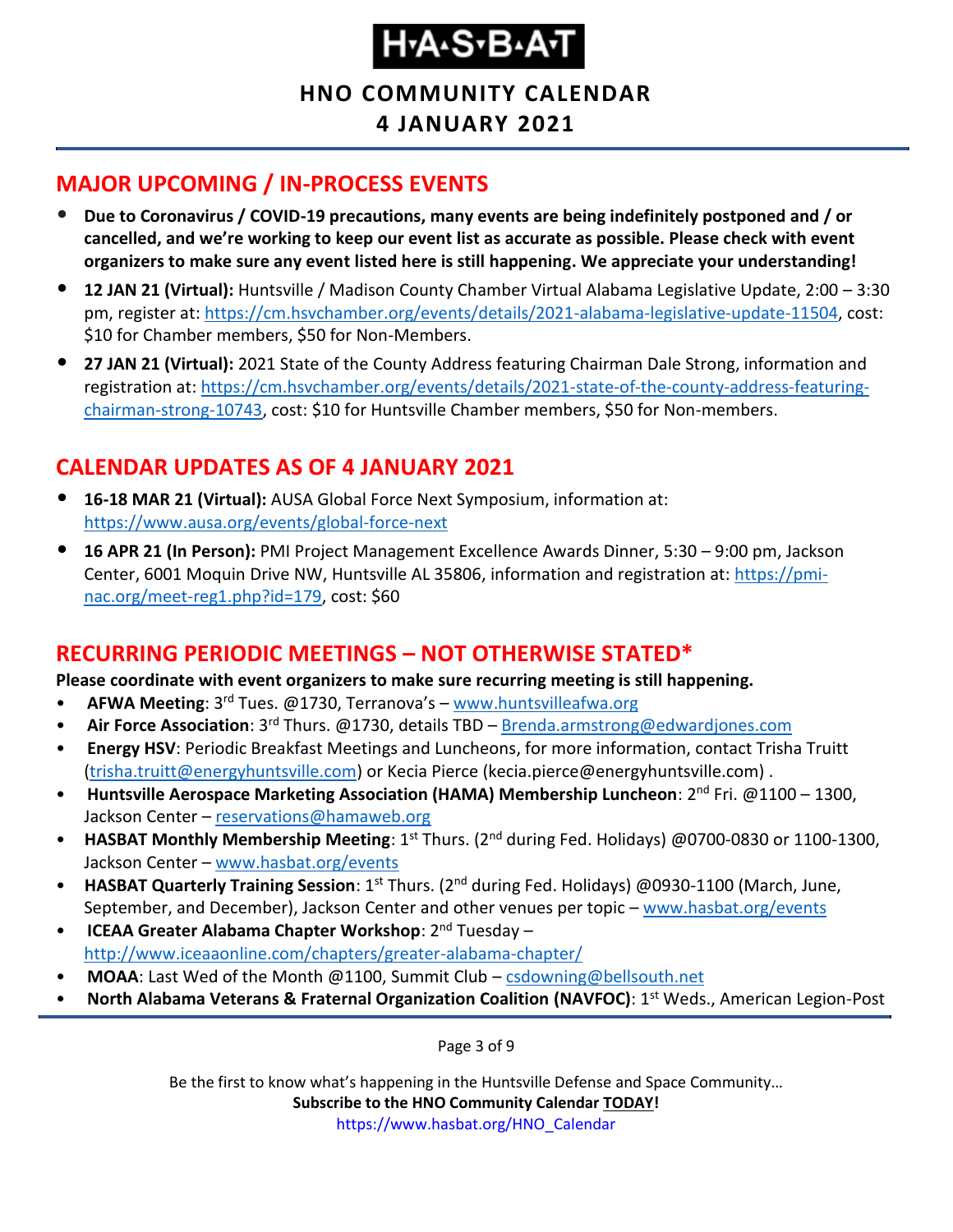#### **HNO COMMUNITY CALENDAR**

#### **4 JANUARY 2021**

#### 229 – [www.navfoc.org](http://www.navfoc.org/)

- **NCMA Monthly Meeting**: 3rd Thurs., Check website for time and location [www.ncmahsv.org](http://www.ncmahsv.org/)
- **PMI-NAC Monthly Meeting:** 3<sup>rd</sup> Thursday Breakfast Meetings, 7:30 am at RFCU Atrium, see website for details: www.pmi-nac.org
- **RCAGCRA**: 2nd Tues. @1130-1300, Java Café [sherenroberts@yahoo.com](mailto:sherenroberts@yahoo.com)
- **RSA Mil. & Civ. Club (RSAMCC) Lunch**: 2nd Tues, @1000-1230, The Summit [www.rsacwc.org](http://www.rsacwc.org/)
- **RSA Sgt. Maj. Assn.**: 3rd Thurs. @0630-0730, USAG HQ Conf. Rm. D101 [info@redstonesma.org](mailto:info@redstonesma.org) [www.redstonesma.org](http://www.redstonesma.org/)
- **RSA Warrant Officers Association**: 2nd Weds. @1130-1300, Bowling Alley [www.redstonewarrants.com](http://www.redstonewarrants.com/)
- **SAME**: 2nd Thurs., RFCU (220 Wynn) [tfoster@ssr-inc.com](mailto:tfoster@ssr-inc.com)
- **VVA #1067**: 2nd Thurs. @1700, American Legion (Drake Ave.) [wharmon446@charter.net](mailto:wharmon446@charter.net)

*\* NOTE: Events listed in alphabetical order by organization/society name.*

#### <span id="page-3-0"></span>**MONTHLY EVENTS – JANUARY 2021**

- **7 JAN 21 (In Person):** HASBAT Breakfast Meeting, guest speaker BG Barrie, PEO Aviation, 730 830 am, Jackson Center
- **7 JAN 21 (Virtual):** "Set Yourself up for Success in 2021", sponsored by the Catalyst Center, 2:00 4:00 pm, register at: [https://catalystcenter.ecenterdirect.com/events/971390,](https://catalystcenter.ecenterdirect.com/events/971390) cost: Free
- **12 JAN 21 (Virtual):** Huntsville / Madison County Chamber Virtual Alabama Legislative Update, 2:00 3:30 pm, register at: [https://cm.hsvchamber.org/events/details/2021-alabama-legislative-update-11504,](https://cm.hsvchamber.org/events/details/2021-alabama-legislative-update-11504) cost: \$10 for Chamber members, \$50 for Non-Members.
- **14 JAN 21 (Virtual):** Must-Have Financial Metrics and Project Reports for Government Contractors, sponsored by the Catalyst Center, more information and registration at: [https://catalystcenter.ecenterdirect.com/events/971414,](https://catalystcenter.ecenterdirect.com/events/971414) cost: Free
- **26 JAN 21 (Virtual):** Purposefully Profitable: Strategy Development for Small Business, sponsored by the Catalyst Center, more information and registration at: [https://catalystcenter.ecenterdirect.com/events/971391,](https://catalystcenter.ecenterdirect.com/events/971391) cost: Free
- **27 JAN 21 (Virtual):** 2021 State of the County Address featuring Chairman Dale Strong, information and registration at: [https://cm.hsvchamber.org/events/details/2021-state-of-the-county-address-featuring](https://cm.hsvchamber.org/events/details/2021-state-of-the-county-address-featuring-chairman-strong-10743)[chairman-strong-10743,](https://cm.hsvchamber.org/events/details/2021-state-of-the-county-address-featuring-chairman-strong-10743) cost: \$10 for Huntsville Chamber members, \$50 for Non-members.

#### <span id="page-3-1"></span>**ADVANCED PLANNING 2021 – 2022 NEAR TERM FEBRUARY 2021 – MARCH 2021:**

Page 4 of 9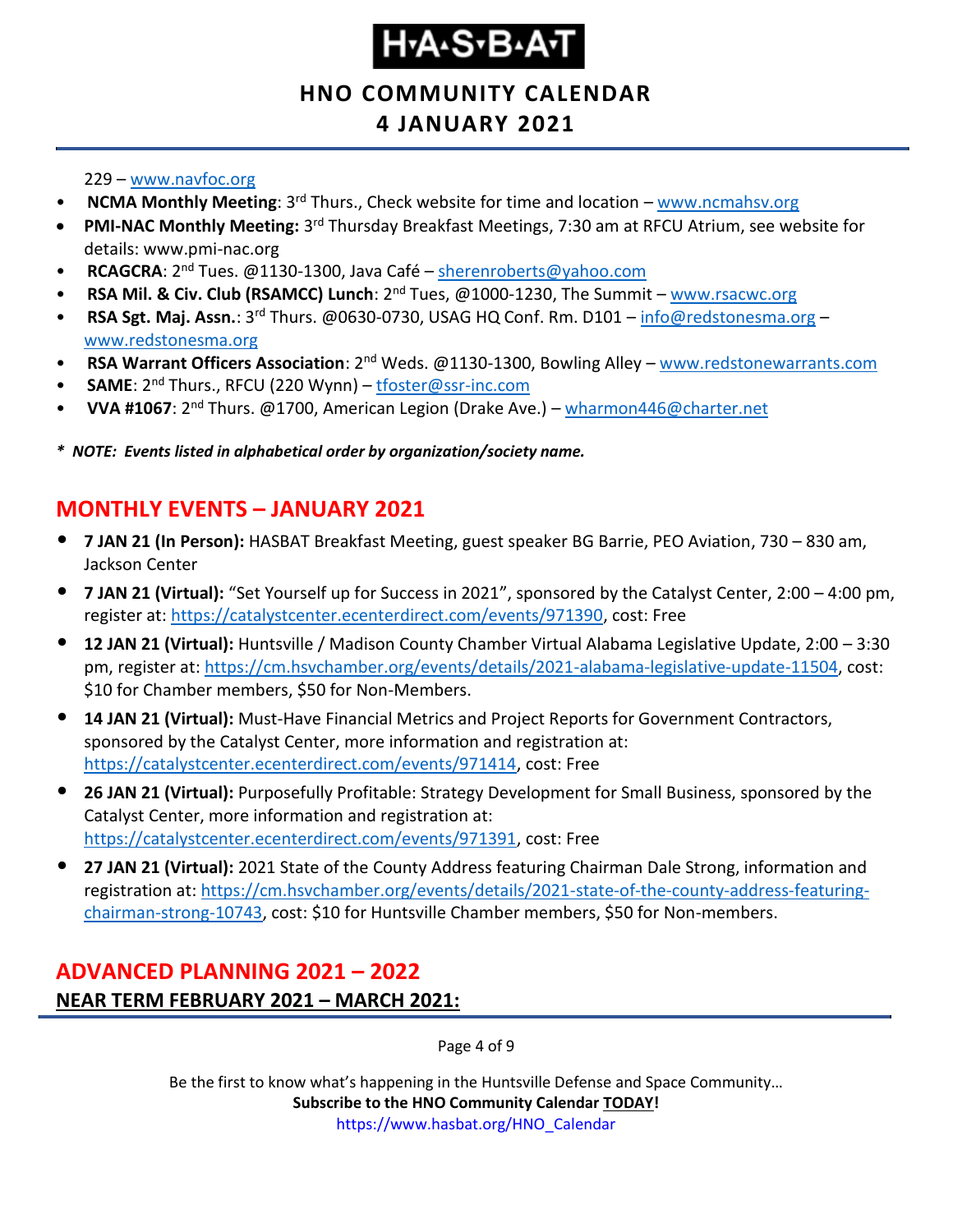# H.A.S.B.A.T

**HNO COMMUNITY CALENDAR 4 JANUARY 2021**

• **16-18 MAR 21 (Virtual):** AUSA Global Force Next Symposium, information at: <https://www.ausa.org/events/global-force-next>

#### **LONGER TERM APRIL 2021+**

- **8 APR 21:** NCMS Mid-South Chapter 22nd Ann. Tng. Seminar VBC [tim.hynes@vencore.com](mailto:tim.hynes@vencore.com)
- **16 APR 21 (In Person):** PMI Project Management Excellence Awards Dinner, 5:30 9:00 pm, Jackson Center, 6001 Moquin Drive NW, Huntsville AL 35806, information and registration at: [https://pmi](https://pmi-nac.org/meet-reg1.php?id=179)[nac.org/meet-reg1.php?id=179,](https://pmi-nac.org/meet-reg1.php?id=179) cost: \$60
- **8-10 JUN 21:** National Cyber Summit, Von Braun Center South Hall, 700 Monroe Street, Huntsville AL 35801, More information a[t www.nationalcybersummit.com](http://www.nationalcybersummit.com/) .
- **10-12 AUG 21 (In Person):** Space and Missile Defense Symposium, Von Braun Center South Hall, information coming soon at smdsymposium.org.
- **15-17 NOV 21 (NEW Date from Jan 20-22 2021):** 2021 Joseph P. Cribbins Training, Equipping and Sustainment Symposium "Synchronizing Across the Army Aviation Enterprise" @ Von Braun Center, more information at:<https://s15.a2zinc.net/clients/aaaa/TASS2020/Public/Enter.aspx>
- **7 APR 22:** NCMS Mid-South Chapter 23rd Ann. Tng. Seminar VBC [tim.hynes@vencore.com](mailto:tim.hynes@vencore.com)

#### <span id="page-4-0"></span>**UPCOMING JOB FAIRS**

- Huntsville Chamber of Commerce Job Fair Link: [https://hsvchamber.org/departments/workforce](https://hsvchamber.org/departments/workforce-education/career-fairs/)[education/career-fairs/](https://hsvchamber.org/departments/workforce-education/career-fairs/)
- Huntsville Job Fairs Google Link: [https://www.google.com/search?source=hp&ei=tIkWXYqcBLGOggf1qamIBw&q=huntsville+job+fairs&oq=huntsville+job+fairs&](https://www.google.com/search?source=hp&ei=tIkWXYqcBLGOggf1qamIBw&q=huntsville+job+fairs&oq=huntsville+job+fairs&gs_l=psy-ab.3..0j0i22i30l2.1976.6389..6885...1.0..0.106.1483.20j1......0....1..gws-wiz.....8..35i39j0i131j0i20i263.QNPeuRdHMI0&ibp=htl;jobs&sa=X&ved=2ahUKEwjd5q25ko3jAhXmUt8KHWsmB5MQiYsCKAF6BAgFEBA#fpstate=tldetail&htidocid=pbp-9beJRfv9iMRDAAAAAA%3D%3D&htivrt=jobs) [gs\\_l=psy-ab.3..0j0i22i30l2.1976.6389..6885...1.0..0.106.1483.20j1......0....1..gws](https://www.google.com/search?source=hp&ei=tIkWXYqcBLGOggf1qamIBw&q=huntsville+job+fairs&oq=huntsville+job+fairs&gs_l=psy-ab.3..0j0i22i30l2.1976.6389..6885...1.0..0.106.1483.20j1......0....1..gws-wiz.....8..35i39j0i131j0i20i263.QNPeuRdHMI0&ibp=htl;jobs&sa=X&ved=2ahUKEwjd5q25ko3jAhXmUt8KHWsmB5MQiYsCKAF6BAgFEBA#fpstate=tldetail&htidocid=pbp-9beJRfv9iMRDAAAAAA%3D%3D&htivrt=jobs)[wiz.....8..35i39j0i131j0i20i263.QNPeuRdHMI0&ibp=htl;jobs&sa=X&ved=2ahUKEwjd5q25ko3jAhXmUt8KHWsmB5MQiYsCKAF6BA](https://www.google.com/search?source=hp&ei=tIkWXYqcBLGOggf1qamIBw&q=huntsville+job+fairs&oq=huntsville+job+fairs&gs_l=psy-ab.3..0j0i22i30l2.1976.6389..6885...1.0..0.106.1483.20j1......0....1..gws-wiz.....8..35i39j0i131j0i20i263.QNPeuRdHMI0&ibp=htl;jobs&sa=X&ved=2ahUKEwjd5q25ko3jAhXmUt8KHWsmB5MQiYsCKAF6BAgFEBA#fpstate=tldetail&htidocid=pbp-9beJRfv9iMRDAAAAAA%3D%3D&htivrt=jobs) [gFEBA#fpstate=tldetail&htidocid=pbp-9beJRfv9iMRDAAAAAA%3D%3D&htivrt=jobs](https://www.google.com/search?source=hp&ei=tIkWXYqcBLGOggf1qamIBw&q=huntsville+job+fairs&oq=huntsville+job+fairs&gs_l=psy-ab.3..0j0i22i30l2.1976.6389..6885...1.0..0.106.1483.20j1......0....1..gws-wiz.....8..35i39j0i131j0i20i263.QNPeuRdHMI0&ibp=htl;jobs&sa=X&ved=2ahUKEwjd5q25ko3jAhXmUt8KHWsmB5MQiYsCKAF6BAgFEBA#fpstate=tldetail&htidocid=pbp-9beJRfv9iMRDAAAAAA%3D%3D&htivrt=jobs)

Page 5 of 9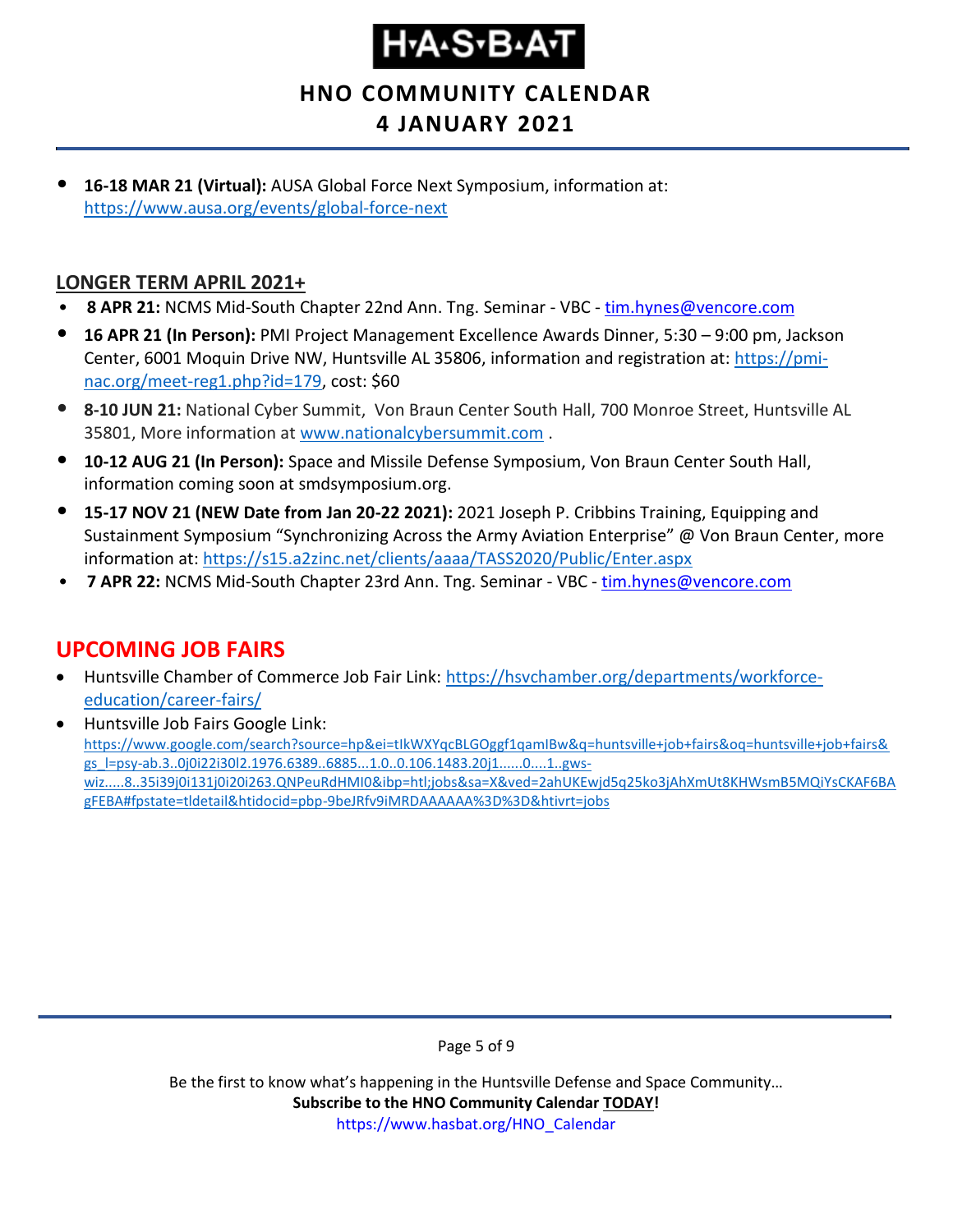#### **HNO COMMUNITY CALENDAR**

#### **4 JANUARY 2021**

#### <span id="page-5-0"></span>**HUNTSVILLE / MADISON SCHOOL DATES FOR 2020 – 2021 UPDATED – VIRTUAL CLASSES ONLY FOR FIRST 90 DAYS FOR HUNTSVILLE / MADISON CITY AND COUNTY SCHOOLS as of 7/21/2020**

**NOTE: DATES DO NOT APPEAR IN THE HNO COMMUNITY CALENDAR LISTING ABOVE.**

#### **APPROVED Huntsville City Schools** 2020-2021 Academic Calendar



As of 6/4/2020

Page 6 of 9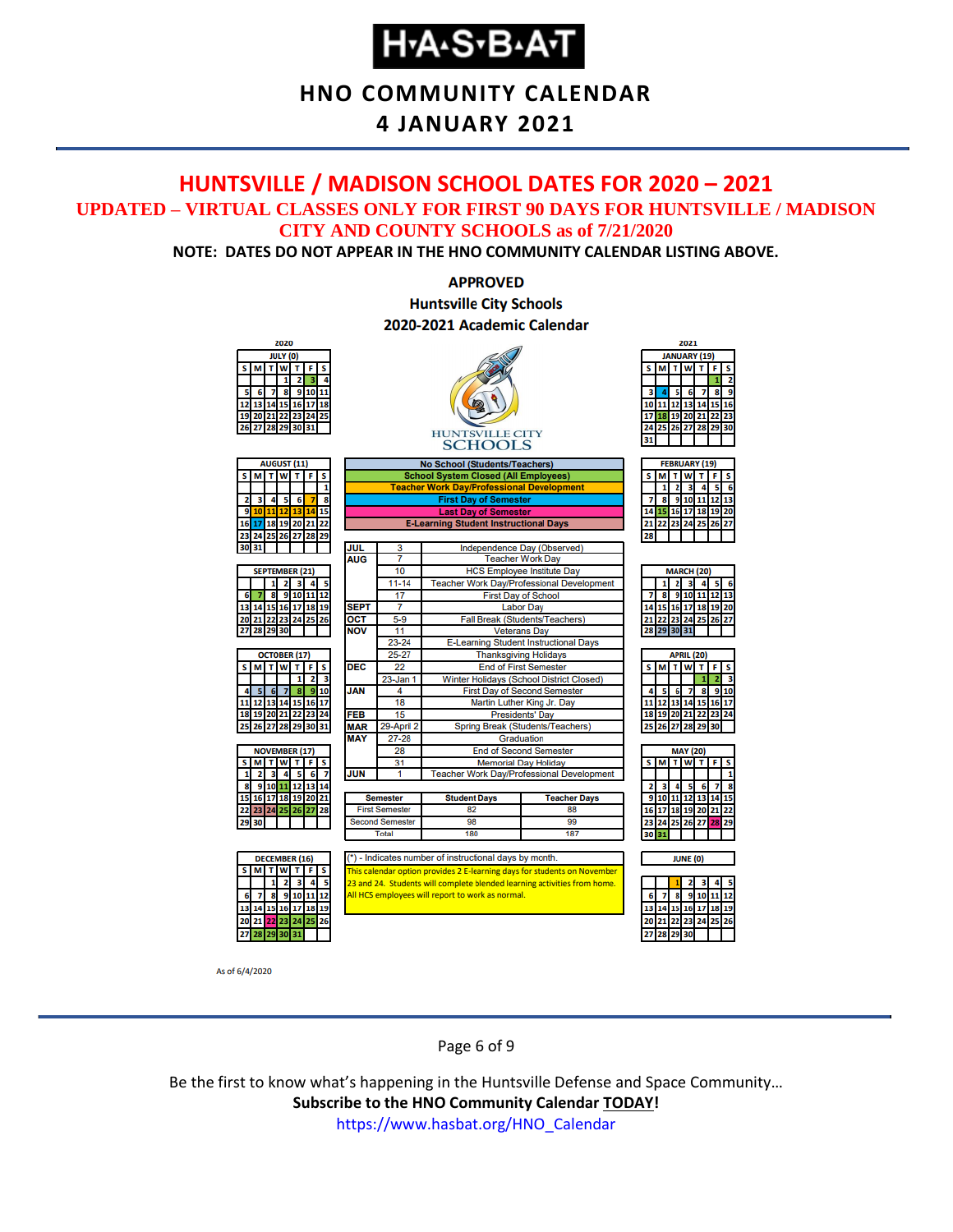# **Н-А-S-В-А-Т**

#### **HNO COMMUNITY CALENDAR 4 JANUARY 2021**

#### **MADISON CITY SCHOOLS CALENDAR**

2020-2021 211 Celtic Drive Madison, AL 35758

FAX: 256-464-8291



Page 7 of 9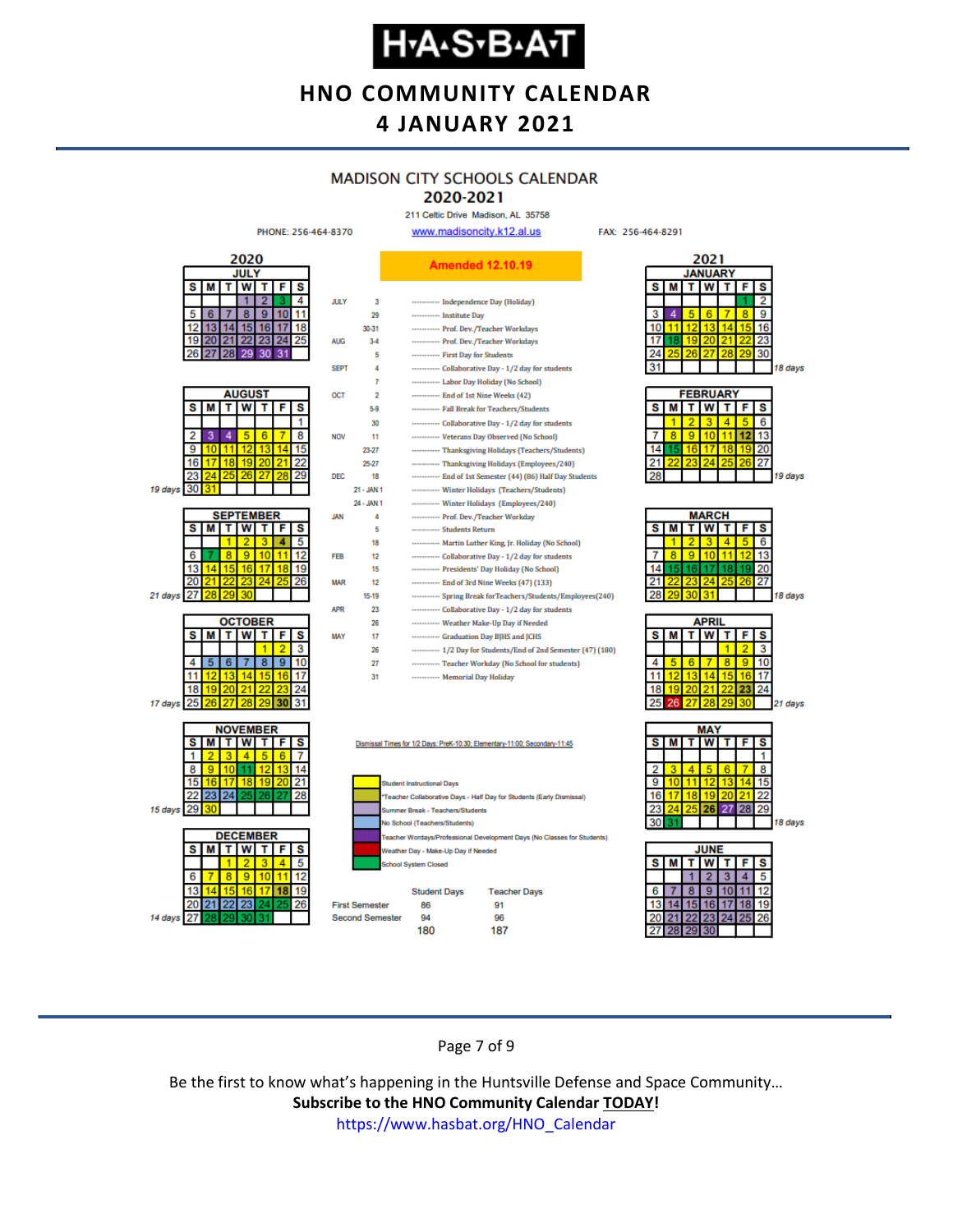#### **HNO COMMUNITY CALENDAR 4 JANUARY 2021**

#### **MADISON COUNTY SCHOOLS CALENDAR**

#### 2020-2021

**FIRST SEMESTER - 88 DAYS** 

www.mcssk12.org

Phone: 256-852-2557



| <b>AUGUST</b><br>$\vec{T}$ |    |    |             |       |    |    |  |  |
|----------------------------|----|----|-------------|-------|----|----|--|--|
| s                          | м  | S  |             |       |    |    |  |  |
|                            |    |    |             |       |    |    |  |  |
| 2                          | 3  | 4  | 5           | 6     |    | 8  |  |  |
| 9                          | 10 | 11 | 12          | 13    |    | 15 |  |  |
| 16                         | 17 | 18 |             | 19 20 | 21 | 22 |  |  |
| 23                         |    |    | 24 25 26 27 |       | 28 | 29 |  |  |
| 30                         | 31 |    |             |       |    |    |  |  |

| <b>SEPTEMBER</b> |                                |                 |          |    |    |    |  |  |  |
|------------------|--------------------------------|-----------------|----------|----|----|----|--|--|--|
| s                | т<br><b>T</b> W<br>F<br>s<br>М |                 |          |    |    |    |  |  |  |
|                  |                                |                 | 2        | з  |    |    |  |  |  |
| 6                |                                | 8               | 9        | 10 |    | 12 |  |  |  |
| 13               | 14                             |                 | 15 16    | 17 | 18 | 19 |  |  |  |
| 20               | 21                             |                 | 22 23 24 |    | 25 | 26 |  |  |  |
| 27               | 128.                           | 29 <sub>l</sub> | 30       |    |    |    |  |  |  |







| AUG 5-7       |                |                | Staff Development / Workday      |                                              |  |            |  |  |  |  |
|---------------|----------------|----------------|----------------------------------|----------------------------------------------|--|------------|--|--|--|--|
|               |                | $10 - 18$      | Staff Development / Workday      |                                              |  |            |  |  |  |  |
|               | 19             |                | <b>First Day of School</b>       |                                              |  |            |  |  |  |  |
| <b>SEP</b>    | $\overline{7}$ |                | <b>Labor Day</b>                 |                                              |  |            |  |  |  |  |
| OCT 5-9       |                |                |                                  | Fall Break (Students/Teachers)               |  |            |  |  |  |  |
|               |                | $8 - 9$        |                                  | Fall Break (employees)                       |  |            |  |  |  |  |
| <b>NOV 11</b> |                |                |                                  | <b>Veteran's Day</b>                         |  |            |  |  |  |  |
|               |                | $24 - 27$      |                                  | Thanksgiving Break (Students/Teachers)       |  |            |  |  |  |  |
|               |                | $25 - 27$      |                                  | Thanksgiving Break (employees)               |  |            |  |  |  |  |
|               |                | DEC 22 -Jan 1  |                                  | <b>Winter Break</b>                          |  |            |  |  |  |  |
|               |                |                |                                  | <b>SECOND SEMESTER - 88 DAYS</b>             |  |            |  |  |  |  |
| <b>JAN</b>    | 18             |                |                                  | Martin Luther King Jr Day                    |  |            |  |  |  |  |
|               | 19             |                | <b>Second Semester Begins</b>    |                                              |  |            |  |  |  |  |
| <b>FEB</b> 15 |                |                |                                  | <b>President's Day</b>                       |  |            |  |  |  |  |
|               |                | MAR 29 - APR 2 | Spring Break (Students/Teachers) |                                              |  |            |  |  |  |  |
| APR 1-2       |                |                | Spring Break (Employees)         |                                              |  |            |  |  |  |  |
| MAY 25 -26    |                |                |                                  | <b>GRADUATIONS</b>                           |  |            |  |  |  |  |
|               | 28             |                |                                  | <b>Last Day of School</b>                    |  |            |  |  |  |  |
|               | 31             |                |                                  | <b>Memorial Day</b>                          |  |            |  |  |  |  |
| <b>JUN</b>    | $\overline{1}$ |                |                                  | <b>Teacher Workdays</b>                      |  |            |  |  |  |  |
|               |                |                |                                  | <b>Progress Report and Report Card Dates</b> |  |            |  |  |  |  |
|               |                | Grading        |                                  | Progress                                     |  | Report     |  |  |  |  |
|               |                | Period         |                                  | Report                                       |  | Card       |  |  |  |  |
|               |                | 1              |                                  | 9/17/2020                                    |  | 10/29/2020 |  |  |  |  |
|               |                | 2              |                                  | 12/1/2020                                    |  | 1/21/2021  |  |  |  |  |
|               |                | 3              |                                  | 2/18/2021                                    |  | 3/25/2021  |  |  |  |  |
|               |                | 4              |                                  | 4/29/2021                                    |  | 6/3/2021   |  |  |  |  |



| 2021                    |             |    |    |    |    |    |  |  |  |  |  |
|-------------------------|-------------|----|----|----|----|----|--|--|--|--|--|
| <b>JANUARY</b>          |             |    |    |    |    |    |  |  |  |  |  |
| S                       | W<br>s<br>F |    |    |    |    |    |  |  |  |  |  |
|                         |             |    |    |    |    | 2  |  |  |  |  |  |
| $\overline{\mathbf{3}}$ |             | 5  | 6  |    | R  | 9  |  |  |  |  |  |
| IO                      | 11          | 12 | 13 | 14 | 15 | 16 |  |  |  |  |  |
| 17                      | 18          | 19 | 20 | 21 | 22 | 23 |  |  |  |  |  |
| 24                      | 25          | 26 | 27 | 28 | 29 | 30 |  |  |  |  |  |
| 31                      |             |    |    |    |    |    |  |  |  |  |  |
|                         |             |    |    |    |    |    |  |  |  |  |  |

Ŀ

Ē

E

| <b>FEBRUARY</b> |   |                |                   |    |       |    |  |  |  |
|-----------------|---|----------------|-------------------|----|-------|----|--|--|--|
| s               | М |                | <b>TW</b>         | T  | F     | s  |  |  |  |
|                 |   | $\overline{2}$ | з                 |    |       | 6  |  |  |  |
|                 | R | 9              | 10                |    | 12    | 13 |  |  |  |
|                 |   |                | 15 16 17          | 18 | 19 20 |    |  |  |  |
|                 |   |                | 22 23 24 25 26 27 |    |       |    |  |  |  |
|                 |   |                |                   |    |       |    |  |  |  |

| <b>MARCH</b> |             |                 |     |              |           |    |  |  |  |
|--------------|-------------|-----------------|-----|--------------|-----------|----|--|--|--|
| s            | М           |                 | T W | $\bar{\tau}$ | F         | S  |  |  |  |
|              |             | 2               | з   |              | ۶         | 6  |  |  |  |
|              | 8           | 9               | 10  | 11           | $12^{12}$ | 13 |  |  |  |
| 14           | 15          | 16 <sup>1</sup> | 17  | 18           | 19        | 20 |  |  |  |
| 21           | 22          | 23 24           |     | 25           | 26 27     |    |  |  |  |
|              | 28 29 30 31 |                 |     |              |           |    |  |  |  |
|              |             |                 |     |              |           |    |  |  |  |

| APRIL |          |             |   |    |    |    |  |  |
|-------|----------|-------------|---|----|----|----|--|--|
| s     | M        | т           | W | т  | F  | s  |  |  |
|       |          |             |   |    |    | 3  |  |  |
| 4     |          | 6           |   | 8  | 9  | 10 |  |  |
| 11    |          | 12 13 14    |   | 15 | 16 | 17 |  |  |
| 18    |          | 19 20 21 22 |   |    | 23 | 24 |  |  |
| 25    | 26 27 28 |             |   | 29 | 30 |    |  |  |
|       |          |             |   |    |    |    |  |  |





#### **QUESTIONS OR COMMENTS… EMAIL: [Calendar@HASBAT.org](mailto:calendar@hasbat.org)**

Page 8 of 9